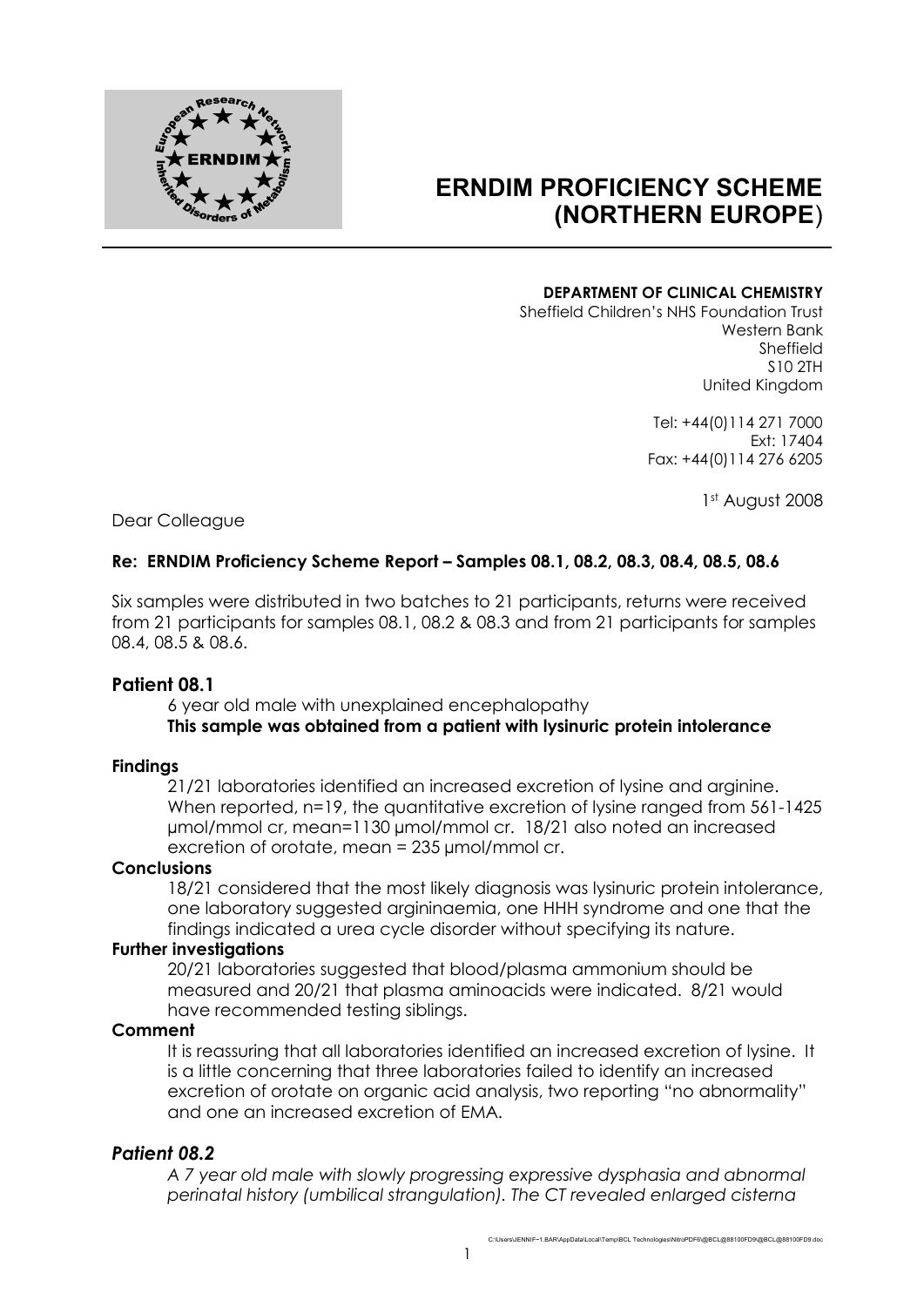*magna and possibly cerebellum hypoplasia, EEG did not reveal specific epileptic grafoelements. The sample was obtained at the age of eight years, medication at the time of sample collection is unknown*

### **This sample was obtained from a patient with Sanfillipo disease, MPS type 3**

### **Findings and Conclusions**

17/21 participants reported an increased excretion of glycosaminoglycans; mean quantitative excretion = 31 mg/mmol cr, n=15. One laboratory reported no abnormality of GAG excretion, three did not report or undertake this assay. 13/21 reported an increased excretion of heparan sulphate. On this basis of these findings 13/21 concluded that the most likely diagnosis was Sanfillipo syndrome or MPS 3.

### **Further investigations**

15/21 participants would have advised enzyme studies to confirm an abnormality and 6/21 would have advocated testing the siblings.

### **Comment**

It is concerning that one laboratory reported no abnormality of GAG excretion and a normal pattern and that two laboratories, despite reporting increased GAG's, reported either "a normal pattern" or "no heparan or dermatan sulphate". All 12 laboratories that identified an excretion of heparan sulphate concluded that the most likely diagnosis was Sanfillipo syndrome and this was clearly the most important diagnostic finding.

### *Sample 08.3*

11 year old female with unexplained rickets*.*

### **This sample was obtained from a healthy child of a laboratory staff member**

### **Findings**

18/21 laboratories reported no abnormality of aminoacid excretion, three of these particularly commenting on the normal excretion of phosphoethanolamine in the light of the clinical details. Two laboratories commented on the (increased) excretion of phospho-ethanolamine, one considering that this made hypophosphatasia a possible diagnosis and the other that this condition was the most likely diagnosis. One laboratory reported an abnormality of MPS excretion.

### **Conclusions**

14/21 participants clearly indicated that no inherited metabolic disorder could be detected on the basis of the sample provided. 4/21 raised other possible diagnoses and 3/21 were unclear about their conclusions.

### **Further investigations**

16/21 participants would have recommended measurement of vitamin D status, 16/21 assessment of various calcium/phosphate indices and 11/21 would have measured PTH.

### **Comment**

Given the clinical details it is not surprising that a number of participants advised other investigations or were a little guarded about their conclusions. However, it is a little disturbing that two laboratories felt that they could identify excretion of phospho-ethanolamine in sufficient concentration to warrant raising hypophosphatasia as a possible or likely diagnosis.

C:\Users\JENNIF~1.BAR\AppData\Local\Temp\BCL Technologies\NitroPDF6\@BCL@88100FD9\@BCL@88100FD9.doc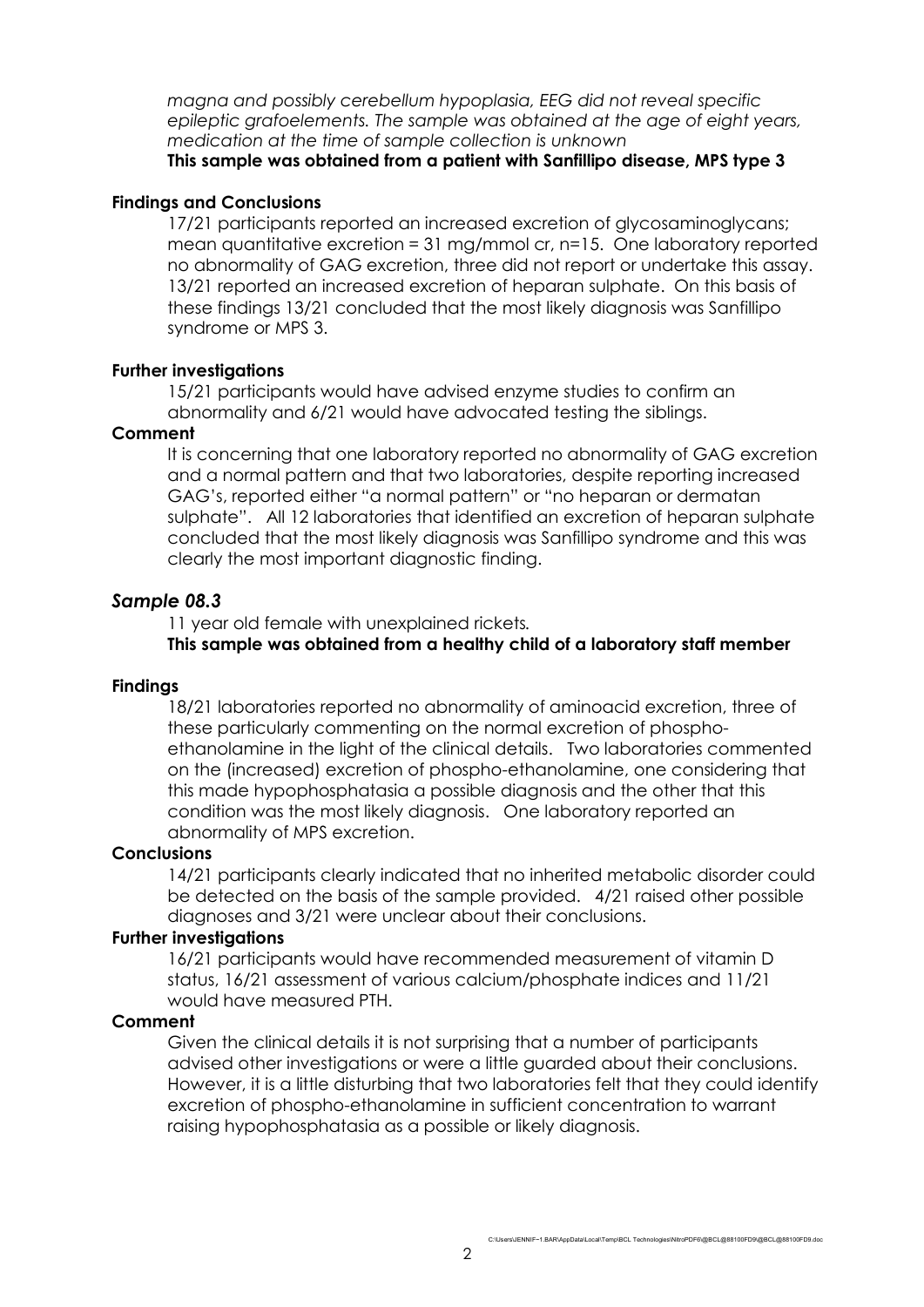# *Sample 08.4*

5 year old male with seizures and macrocephaly **This sample was obtained from a healthy child of a laboratory staff member**

## **Findings**

Only one participant, noting the presence of 2-hydroxyglutarate, reported any significant findings in this sample.

### **Conclusions**

18/21 participants clearly indicated that no inherited metabolic disorder could be detected on the basis of the sample provided. Two laboratories failed to state a clear conclusion and one laboratory concluded that L-2 hydroxyglutaric aciduria was the most likely diagnosis.

### **Further investigations**

6/21 participants would have advised blood/plasma acyl carnitine analysis and 4/21 would have raised the possibility of measuring glutaryl CoA dehydrogenase activity in fibroblasts.

### **Comment**

It is reassuring that all but three laboratories would have clearly concluded that no metabolic disorder was indicated from these investigations.

# *Sample 08.5*

3 year old male investigated for speech delay. He was born from a risk pregnancy. Speech delay but otherwise developmentally normal. **This sample was obtained from boy with isovaleric aciduria**

### **Findings**

20/21 participants identified an increased excretion of isovalerylglycine, 5 reported that this was also accompanied by an increased excretion of 3 hydroxyisovalerate.

# **Conclusions**

On this basis 20/21 considered that the findings made isovaleric acidaermia the most likely diagnosis with two of these adding the possibility of multiple acyl CoA dehydrogenase deficiency.

### **Further investigations**

16/21 participants would have recommended analysis for blood/plasma acyl carnitines and 17 would have advised enzyme confirmation of isovalerylCoA dehydrogenase deficiency 8/21 would have recommended testing the siblings.

### **Comment**

It is rather concerning that one laboratory failed to identify an increased excretion of isovaleryl glycine or other relevant metabolites.

# *Sample 08.6*

A 9 year old male with atypical chondroplasia, younger brother with same habitus, small stature, macrocephaly.

### **This sample was obtained from a boy with Morquio disease, MPS type 4**

### **Findings**

16/21 participants identified an increased excretion of glycosaminoglycans. Where this was quantitated the mean excretion was 31.3 mg/mmol cr. 16/21 laboratories identified an increased excretion of the key metabolite keratan sulphate, accompanied by chondroitin sulphate in seven labs.

C:\Users\JENNIF~1.BAR\AppData\Local\Temp\BCL Technologies\NitroPDF6\@BCL@88100FD9\@BCL@88100FD9.doc